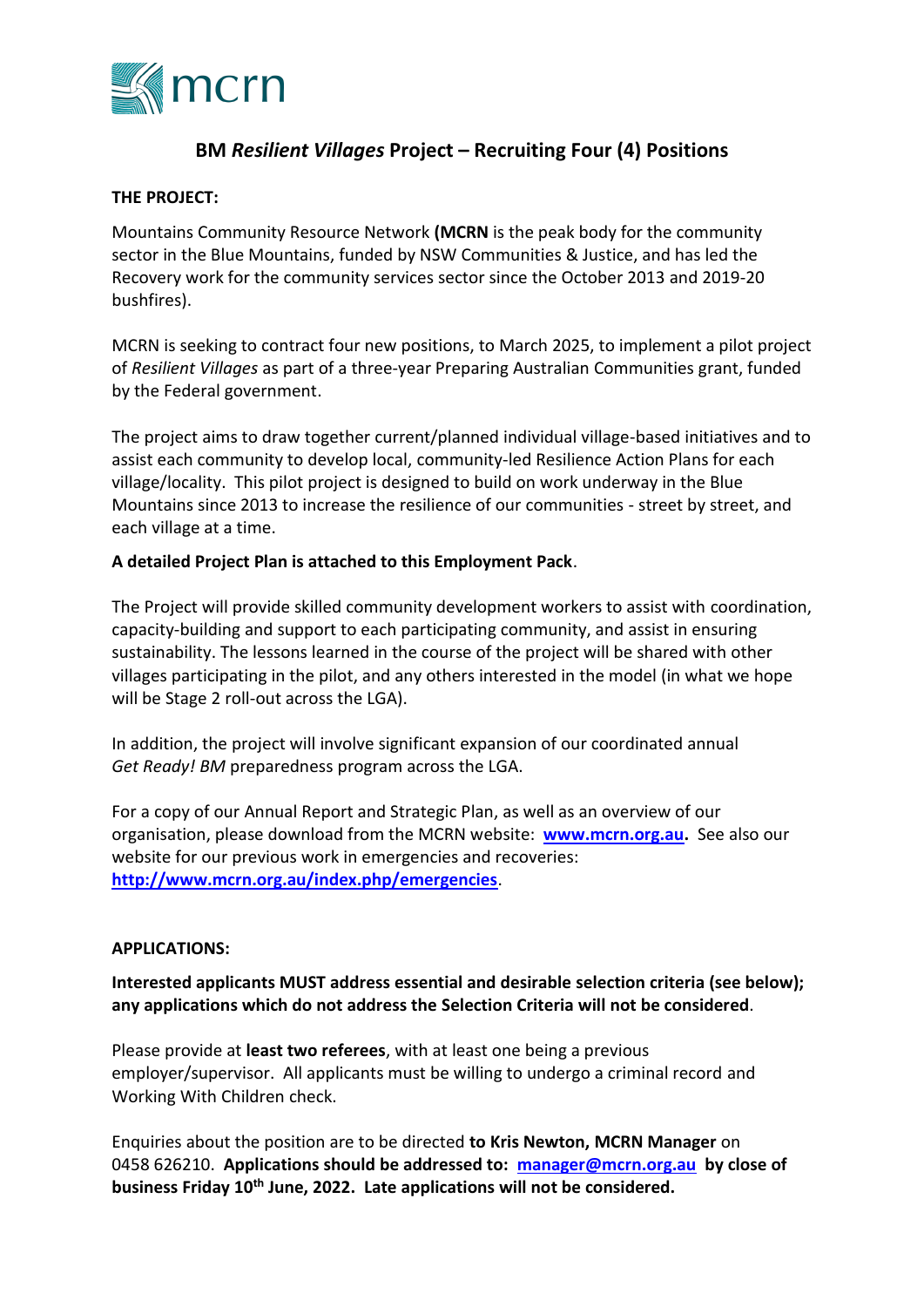#### **POSITION DESCRIPTIONS:**

The four new positions include:

- ➢ **PT Project Lead (SCHADS 6.1; approx. 25 hours per week** hours/days, flexible in consultation with MCRN Manager), an experienced community development worker, whose role will be to provide coordination, capacity-building and support to each participating community. Reporting directly to MCRN Manager, the Project Lead (with the assistance of the Resilience Coordinator) will:
	- o support and liaise with existing and new community-led, grass-roots resilience initiatives in nominated communities;
	- o working closely with the Community Development Officer funded by the NBM PHN, provide coordination, support, liaison with other BM villages engaged on the same journey;
	- o provide capacity-building for local groups;
	- o provide oversight and support for each participating community to undertake an extensive community consultation and community development process (utilising a wide range of methodologies as relevant to each community, such as 'Town Hall' meetings, Community Conversations, 'Meet Your Street' or 'HUFF events', focus groups, village working groups) with the aim of each community developing and implementing a community-designed and community-endorsed village-based Resilience Action Plan (RAP);
	- o arrange regular get-togethers of all participating villages to discuss progress and challenges, etc.;
	- o consult, as required, with local leaders and Steering Committee (Recovery, Resilience & Preparedness Group) members;
	- o liaise with Evaluation Team, ensuring data collection and monitoring is undertaken in accordance with the Evaluation Strategy;
	- o report regularly to the Steering Committee on milestones and progress;
	- o produce milestone, and final, reports and acquittals as required.
- ➢ **FT Resilience Coordinator (SCHADS 4.2),** an experienced community development worker (reporting to the Project Lead) whose role will include:
	- o providing professional community development skills and advice to each participating community (eg in community asset/network mapping; community engagement; community consultation methodologies; dealing with internal community fractures/challenges);
	- $\circ$  supporting village groups with any capacity-building required (eg ReCap training), so they have ownership of the projects and sustainability is ensured once the workers' contract ends in 2025;
	- o support (and assist, as required) each nominated village to develop and implement a Resilience Action Plan for each community;
	- o support communities with the latest research and case-studies of successful similar initiatives; and
	- o bring in experts in community-led recovery and resilience (eg Advisors from Red Cross' Disaster Advisors & Mentors Australia group - DRAMA) to coach and support community groups as required.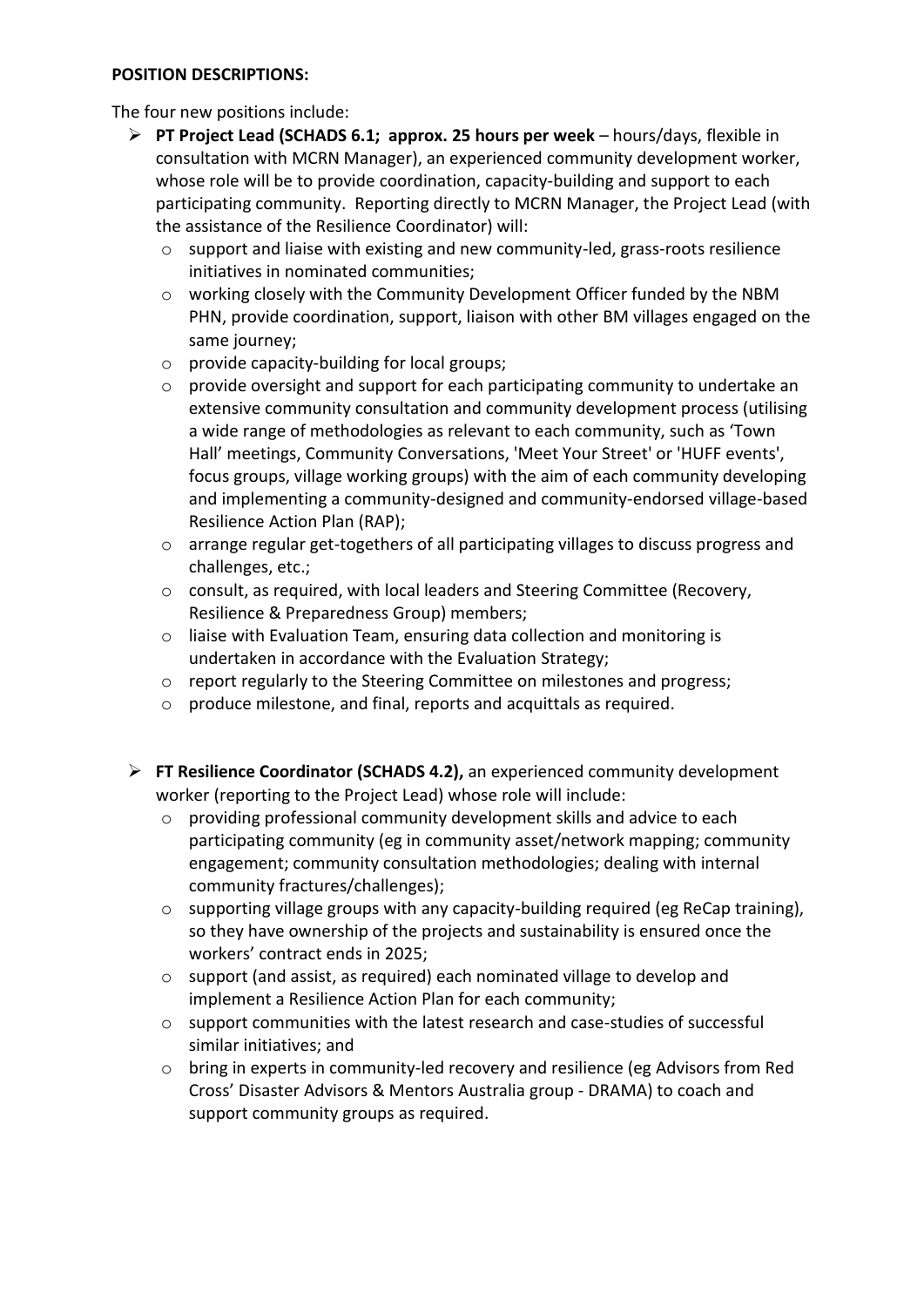- ➢ **FT** *Get Ready! BM* **Coordinator (SCHADS 4.2),** an experienced community development worker, (reporting to the Project Lead), who will:
	- o initiate and support a significant expansion of our annual *Get Ready! BM* calendar (August or Sept – Dec) of preparedness and capacity-building events, including:
		- coordinate the Calendar of Events in partnership with RR&P members;
		- liaise with Comms Officer around extensive promotion activities across the LGA in the lead-up to *Get Ready!*;
		- roll-out of the HUFF (Heads-Up For Fire & other emergencies) model;
		- supporting the most vulnerable in our community to be better prepared for emergencies; and
		- assist in coordinating the roll-out of Person-Centred Emergency Preparedness (P-CEP) across the LGA.
	- ➢ **PT Communications Officer (SCHADS 3.1; approx. 21 hours per week -** hours/days flexible, in consultation with MCRN Manager), (reporting to the Project Lead), whose role will include:
		- o provision of coordinated communications
			- the development of a dedicated website to share our experience and outcomes with the BM and communities beyond which may be interested in the model and the journey;
			- production of regular Newsletters, vlogs, social media and web etc. updates;
			- (with permission) filming of participants at each step, for a 'time-lapse' recording of progress, challenges and victories;
			- enable sharing the outcomes of the project as widely as possible (including assistance as required with an Expo or 'show & tell' celebration of successes and lessons learned);
			- liaise with *Get Ready! BM* Coordinator to photograph/film and share images (with permission) and stories of *Get Ready!* activities.